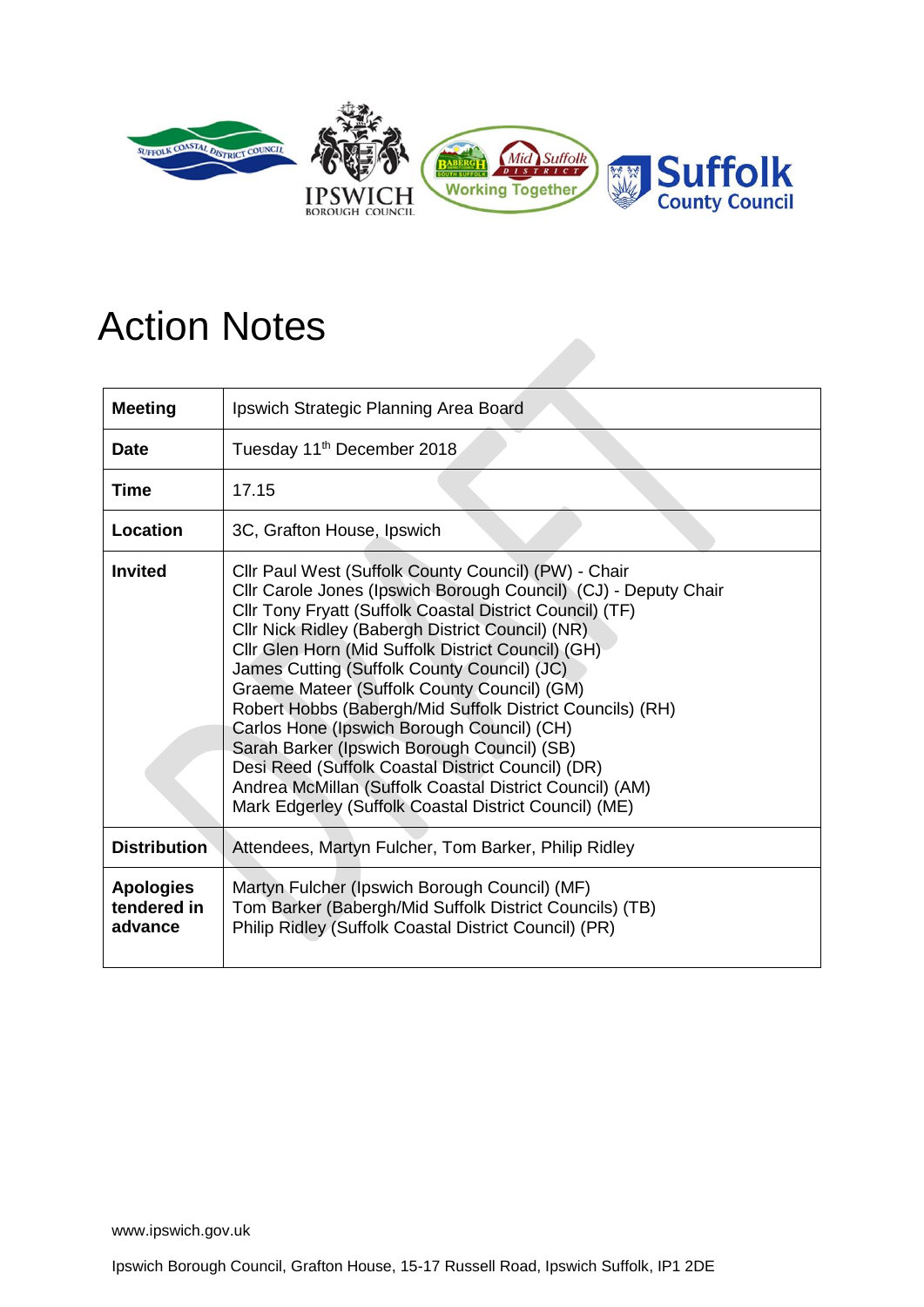## **Items:**

|      |                                                                                                                                                                                                                                                                                                | <b>Action</b>                    | <b>Attachments</b>          |
|------|------------------------------------------------------------------------------------------------------------------------------------------------------------------------------------------------------------------------------------------------------------------------------------------------|----------------------------------|-----------------------------|
| 1.0  | Apologies for absence -                                                                                                                                                                                                                                                                        |                                  |                             |
|      | Martyn Fulcher (Ipswich Borough Council)<br>Tom Barker (Babergh/Mid Suffolk District Councils)<br><b>Philip Ridley (Suffolk Coastal District Council)</b>                                                                                                                                      |                                  |                             |
| 2.0  | Review of action notes of meeting held on 9th<br>November 2018 and matters arising.                                                                                                                                                                                                            | <b>ALL</b>                       | Draft minutes<br>09/11/2018 |
| 2.1  | AM/RH requested the following corrections to the<br>9 <sup>th</sup><br>action notes from the meeting held on the<br>November 2018:                                                                                                                                                             | AR to<br>make all<br>corrections |                             |
| 2.2  | Paragraph 2.1 should read 'to be published by IBC' as<br>opposed to, 'prior to publication by IBC'.                                                                                                                                                                                            |                                  |                             |
| 2.3  | Paragraph 2.2 replace the word 'submitted' with<br>'published'.                                                                                                                                                                                                                                |                                  |                             |
| 2.4  | Paragraph 2.5 should read 'AM advised that the local<br>plan base date had been updated to 2018 in line with<br>government guidance on housing need'. As opposed<br>to 'AM advised that the housing need base date on<br>page 5 had been updated to 2018 in line with<br>government guidance'. |                                  |                             |
| 2.5  | Clarification - the consultation being referred to in<br>paragraph 2.1 is the Ipswich preferred options<br>consultation.                                                                                                                                                                       |                                  |                             |
| 2.6  | Correction - the table referred to in paragraph 2.7 is at<br>the top of page 8, not the top of page 9.                                                                                                                                                                                         |                                  |                             |
| 2.7  | Paragraph 2.16 should read 'SB felt this was sufficient<br>information for the purposes of taking the SoCG<br>through the Ipswich Executive'.                                                                                                                                                  |                                  |                             |
| 2.8  | Paragraph 2.17 should read 'It was agreed that the<br>SoCG would be signed by individual Cabinets (or<br>alternative agreed procedures)', rather than referring<br>to executives.                                                                                                              |                                  |                             |
| 2.9  | Paragraph 3.1 should read 'Proposed Submission<br>Plan (Final Draft Local Plan) to Scrutiny Committee<br>27th November 2019', not December 2019.                                                                                                                                               |                                  |                             |
| 2.10 | Paragraph 4.1 should<br>'RB<br>read<br>advised<br>that<br>BDC/MSDC had engaged Peter Brett Associates to<br>provide advice on the Ipswich and Waveney Housing                                                                                                                                  |                                  |                             |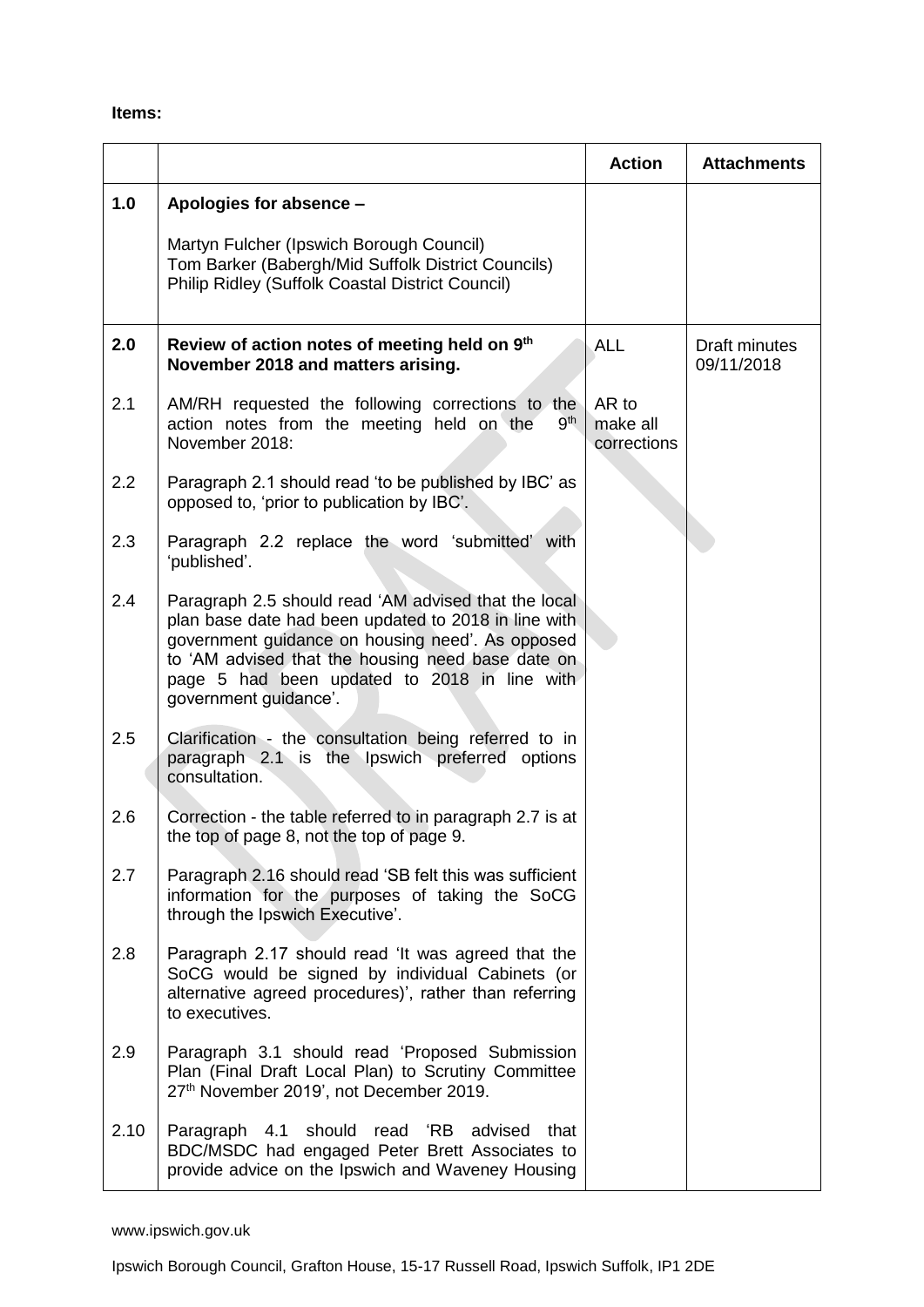|      | Market Areas Strategic Housing Market Assessment<br>(SHMA) Part 2 on behalf of the four local authorities'.<br>It currently reads 'RB advised that BDC/MSDC had<br>engaged Peter Brett Associates to provide advice on<br>the Ipswich and Waveney Housing Market Areas<br>Strategic Housing Market Assessment (SHMA) Part<br>$2^{\prime}$ .                                                                                                                                                                  |        |  |
|------|--------------------------------------------------------------------------------------------------------------------------------------------------------------------------------------------------------------------------------------------------------------------------------------------------------------------------------------------------------------------------------------------------------------------------------------------------------------------------------------------------------------|--------|--|
| 2.11 | Paragraphs 5.2-5.4 to be deleted, as they have been<br>copied across in error from the October 2018 ISPA<br>Board meeting action notes.                                                                                                                                                                                                                                                                                                                                                                      |        |  |
| 3.0  | Revisions to Statement of Common Ground<br>including arrangements for signing.                                                                                                                                                                                                                                                                                                                                                                                                                               | AM/ALL |  |
| 3.1  | AM presented changes to the draft Statement of<br>Common Ground.                                                                                                                                                                                                                                                                                                                                                                                                                                             |        |  |
| 3.2  | AM advised that the track changes in the Draft<br>Statement of Common Ground indicate changes<br>made since the Ipswich Local Plan Review Preferred<br>Options was taken through Ipswich's Executive.<br>Version three of the Draft Statement of Common<br>Ground, will be published alongside the Suffolk<br>Coastal Final Draft Local Plan A further version of the<br>Statement of Common Ground will be published<br>alongside a new Joint Local Plan document for<br>Babergh and Mid Suffolk Districts. |        |  |
| 3.3  | AM advised that Natural England had now been<br>included as a signatory covered by the Statement of<br>Common Ground. New text at the bottom of page 2<br>reads 'Natural England is a signatory in relation to<br>Section J Mitigation of Potential Impacts upon<br>Internationally Protected Sites'. This reflects the<br>wording in the Planning Practice Guidance.                                                                                                                                        |        |  |
| 3.4  | New text on page 3 clarifies that the Statement of<br>Common Ground concerns strategic cross boundary<br>matters.                                                                                                                                                                                                                                                                                                                                                                                            |        |  |
| 3.5  | New text on page 4 confirms that the Action Notes of<br>the ISPA Board will be shared with the Suffolk Growth<br>Portfolio Holders.                                                                                                                                                                                                                                                                                                                                                                          |        |  |
| 3.6  | ISPA Board members agreed that the amended vision<br>on page 6 would be presented to the Growth<br>Programme Board.                                                                                                                                                                                                                                                                                                                                                                                          |        |  |
| 3.7  | The amendments to pages 7 and 8 clarify the position<br>in relation to housing need, based on current NPPF<br>guidance. AM advised that the grey shaded columns<br>in table 1 helped to provide a complete picture of<br>housing need across the ISPA.                                                                                                                                                                                                                                                       |        |  |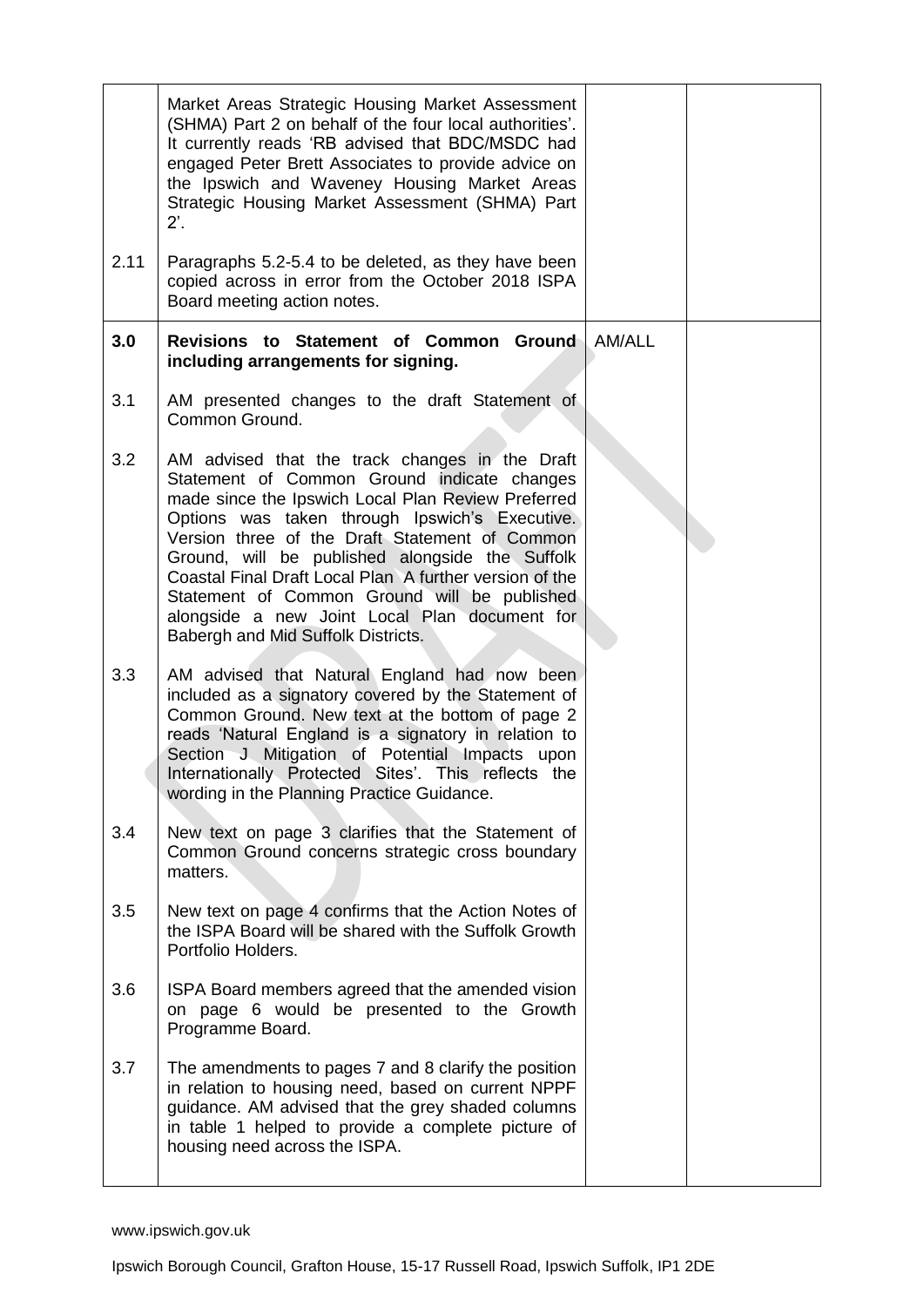| 3.8  | AM stated that additional text had been included on<br>page 9 under the heading 'Mix and type of houses'.<br>The new text states that the authorities commissioned<br>an updated to Part 2 of the Strategic Housing Market<br>Assessment in November 2018. This updates the<br>size, type and tenure of housing needed, including the<br>need for affordable housing, based upon the housing<br>need calculated under the standard method. |  |
|------|--------------------------------------------------------------------------------------------------------------------------------------------------------------------------------------------------------------------------------------------------------------------------------------------------------------------------------------------------------------------------------------------------------------------------------------------|--|
| 3.9  | Further additional text has been included at the<br>bottom of page 10 under the heading 'Outcomes and<br>agreements' to take account of land north east of<br>Humber Doucy Lane which is identified as a cross<br>border location for future development or housing<br>delivery post 2031.                                                                                                                                                 |  |
| 3.10 | Amendments to page 11 provide a progress update<br>on the Ipswich Borough Council SHELAA and Suffolk<br><b>Coastal SHELAA.</b>                                                                                                                                                                                                                                                                                                             |  |
| 3.11 | Additional text has been included at the bottom of<br>page 12 to reflect the findings of the Port of<br>Felixstowe Growth and Development Needs Study<br>2018 commissioned by Suffolk Coastal. Other<br>strategic sites including the Former Sugar Beet<br>Factory site and Mill Lane will support wider economic<br>growth on the A14 corridor.                                                                                           |  |
| 3.12 | RH requested that the Former Sugar Beet Factory<br>site be referred to by its new name Sproughton<br>Enterprise Park.                                                                                                                                                                                                                                                                                                                      |  |
| 3.13 | The additional text on page 14 references policy<br>SCLP12.4 of the Suffolk Coastal Final Draft Local<br>Plan and has been updated the reflect the wording of<br>the plan.                                                                                                                                                                                                                                                                 |  |
| 3.14 | The additional text on page 15 reflects the Suffolk<br>Coastal Final Draft Local Plan and the Ipswich Core<br>Strategy and Policies Review Preferred Options.                                                                                                                                                                                                                                                                              |  |
| 3.15 | The new text on page 16 reflects changes in the<br>SCDC Final Draft Plan, which in turn reflected<br>comments from Suffolk Constabulary.                                                                                                                                                                                                                                                                                                   |  |
| 3.16 | The amendments to the text on page 17 reflect<br>feedback<br>consultation<br>concerning<br>community<br>infrastructure requirements and the need for ongoing<br>engagement between the local planning authorities<br>and Suffolk Coastal.                                                                                                                                                                                                  |  |
| 3.17 | AM advised that the text on page 18 had been<br>circulated to Natural England.                                                                                                                                                                                                                                                                                                                                                             |  |
| 3.18 | RH advised that for completeness Waveney District                                                                                                                                                                                                                                                                                                                                                                                          |  |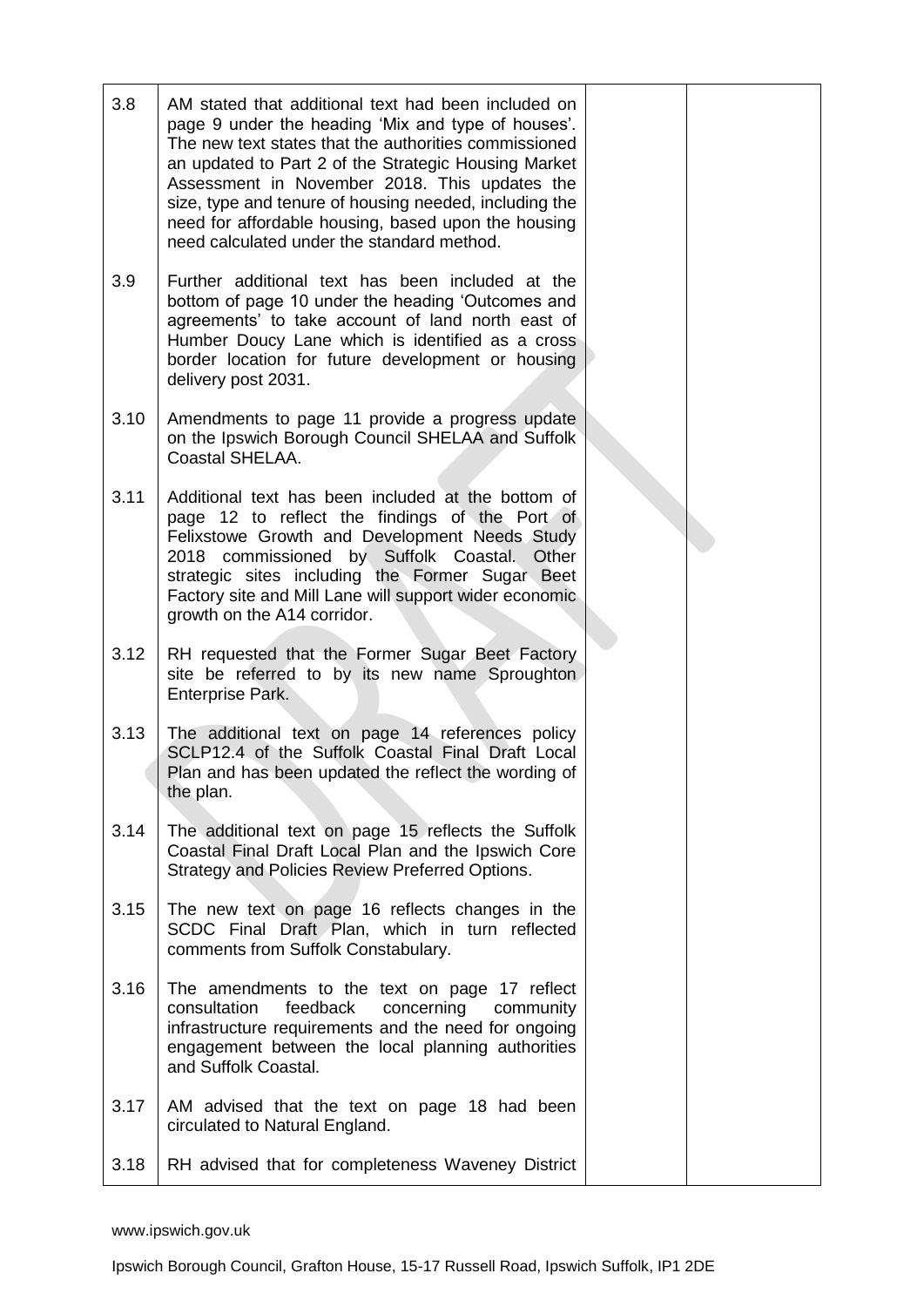|      | Council should be included when referring to the<br>authorities involved in the Recreation Avoidance and<br>Mitigation Strategy (RAMS).                                                                                                                                                                                        |                         |  |
|------|--------------------------------------------------------------------------------------------------------------------------------------------------------------------------------------------------------------------------------------------------------------------------------------------------------------------------------|-------------------------|--|
| 3.19 | AM agreed to follow up with Natural England to<br>establish who would sign the Statement of Common<br>Ground.                                                                                                                                                                                                                  | AM to<br>report<br>back |  |
| 3.20 | that Ipswich Borough Council's<br>SB confirmed<br>Executive has delegated authority to sign the SoCG<br>to the Head of Development, in consultation with the<br>Planning Portfolio Holder, Leader<br>and<br>Chief<br>Executive.                                                                                                |                         |  |
| 3.21 | AM committed to looking into the correct procedure at<br>Suffolk Coastal.                                                                                                                                                                                                                                                      | AM to<br>report<br>back |  |
| 3.22 | Cllr TF advised that it was important to avoid<br>duplicate copies being signed.                                                                                                                                                                                                                                               |                         |  |
| 3.23 | RH requested that Babergh and Mid Suffolk District<br>Councils be referred to separately. Cllr PW advised<br>RB to send a suitable form of words to AM.                                                                                                                                                                        | RH to<br>action         |  |
| 3.24 | AM confirmed that the Annex to the Statement of<br>Common Ground could capture more detailed points<br>around cross boundary infrastructure.                                                                                                                                                                                   |                         |  |
| 3.25 | Cllr PH cited the Foxhall Road waste management<br>facility as a possible example. Similarly, Cllr PH<br>advised that some local schools have a catchment<br>that stretches across multiple authority areas. For<br>example, Claydon High School is based in Mid Suffolk<br>but takes pupils from Ipswich and Suffolk Coastal. |                         |  |
| 3.26 | AM confirmed that the version of the Statement of<br>Common<br><b>Ground</b><br>under discussion<br>would<br>be<br>published in mid-January.                                                                                                                                                                                   |                         |  |
| 4.0  | <b>Update on Local Plan Timetables</b>                                                                                                                                                                                                                                                                                         | AM/RH/SB                |  |
| 4.1  | SCDC: Proposed Submission Plan (Final Draft Local<br>Plan) to Scrutiny Committee 27th November 2018,<br>Cabinet 2 <sup>nd</sup> January 2019, Council 3rd January 2019<br>and Consultation 14 <sup>th</sup> January to late February 2019,<br>with submission in March.                                                        |                         |  |
| 4.2  | BDC - Council 22 <sup>nd</sup> January 2019 with plan published<br>for consultation March 2019.                                                                                                                                                                                                                                |                         |  |
| 4.3  | MSDC - Council 24 <sup>th</sup> January 2018 with consultation<br>starting March 2019.                                                                                                                                                                                                                                         |                         |  |
|      | IBC - Ipswich Local Plan Review Preferred Options<br>went through Executive 27 <sup>th</sup> November 2018, with                                                                                                                                                                                                               |                         |  |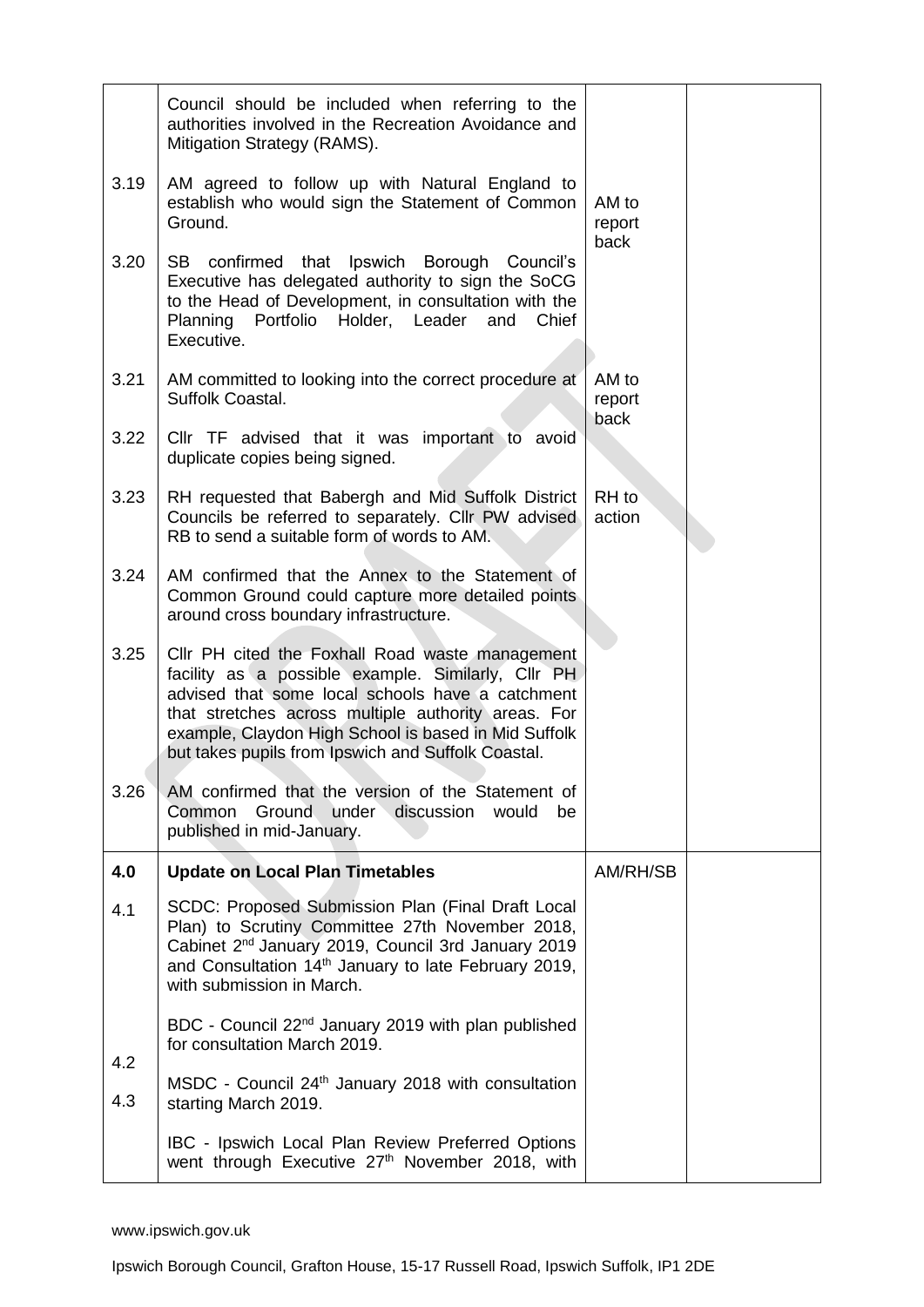| 4.4 | consultation starting $16th$ January 2019 – 13 <sup>th</sup> March<br>2019.                                                                                                                                                                                                                                                                                                                              |            |  |
|-----|----------------------------------------------------------------------------------------------------------------------------------------------------------------------------------------------------------------------------------------------------------------------------------------------------------------------------------------------------------------------------------------------------------|------------|--|
| 5.0 | <b>Transport update</b>                                                                                                                                                                                                                                                                                                                                                                                  | <b>GM</b>  |  |
| 5.1 | Concerning Infrastructure Provision and the Upper<br>Orwell Crossing, GM confirmed that further modelling<br>work was being undertaken to enable the full<br>implications of any decision to be assessed. All<br>modelling work would be complete by the new year,<br>with the Cabinet to make a decision on the future of<br>the Upper Orwell Crossing project on the 29 <sup>th</sup> January<br>2019. |            |  |
| 5.2 | GM advised that the A14 Strategy Board (No More<br>A14 Delays in Suffolk) had commissioned further<br>work exploring the impact of junction improvements<br>along the Suffolk stretch of the A14, through the<br>Suffolk Growth Programme Board. A decision on the<br>outcome of the RIS2 bid is not expected until late<br>2019 following the Autumn Spending Review.                                   |            |  |
| 5.3 | Further evidence is being gathered<br>regarding<br>Haughley rail junction, north of Stowmarket, to secure<br>a major upgrade.                                                                                                                                                                                                                                                                            |            |  |
| 5.4 | GM advised that £3.5 billion of new money would be<br>allocated by government to new major road networks<br>and large local major works schemes. The new<br>funding for major local routes is separate from the<br>Road Investment Strategy (RIS2) 2020-25. The<br>funding could contribute towards a Northern Route.                                                                                    |            |  |
| 5.5 | Finally, GB advised of the imminent closure of<br>Tuddenham Road Bridge, due to subsidence. It was<br>agreed that this should be widely communicated to<br>the public.                                                                                                                                                                                                                                   |            |  |
| 6.0 | Any other business                                                                                                                                                                                                                                                                                                                                                                                       | <b>ALL</b> |  |
|     | There was none.                                                                                                                                                                                                                                                                                                                                                                                          |            |  |
| 7.0 | Date of next meeting                                                                                                                                                                                                                                                                                                                                                                                     | <b>ALL</b> |  |
|     | 7 <sup>th</sup> January 2019 TBC, to align with decision<br>timetables at Babergh and Mid Suffolk District<br>Councils.                                                                                                                                                                                                                                                                                  |            |  |
| 8.0 | <b>Secretariat</b>                                                                                                                                                                                                                                                                                                                                                                                       | <b>ALL</b> |  |
| 8.1 | SB reminded the Board that IBC will continue to<br>provide the Secretariat to the Board until 31 <sup>st</sup> March<br>2019, when the Secretariat role should pass to one of<br>the other authorities. This will be considered at the                                                                                                                                                                   |            |  |

Ipswich Borough Council, Grafton House, 15-17 Russell Road, Ipswich Suffolk, IP1 2DE